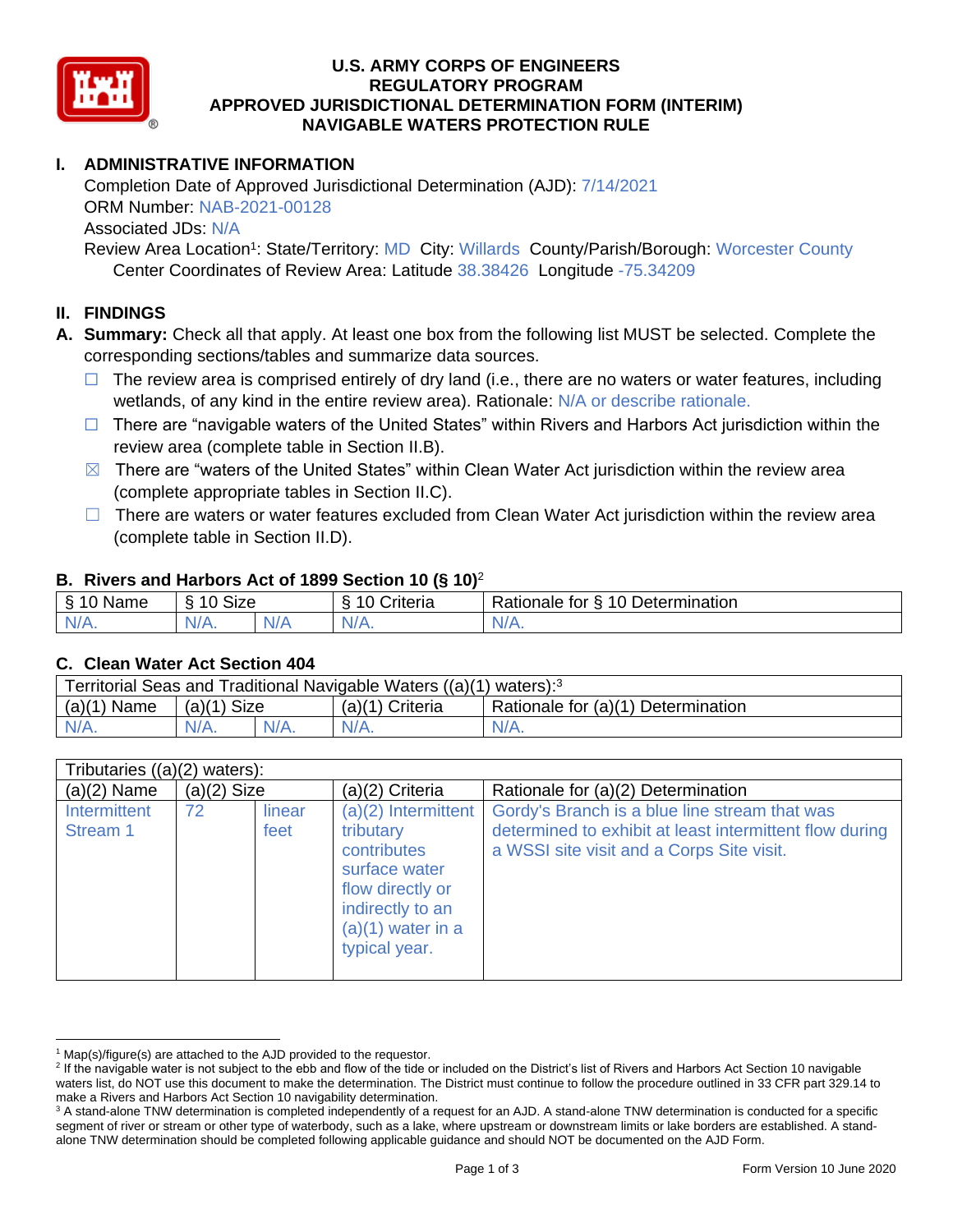

### **U.S. ARMY CORPS OF ENGINEERS REGULATORY PROGRAM APPROVED JURISDICTIONAL DETERMINATION FORM (INTERIM) NAVIGABLE WATERS PROTECTION RULE**

| Lakes and ponds, and impoundments of jurisdictional waters $((a)(3)$ waters): |               |  |                   |                                    |  |
|-------------------------------------------------------------------------------|---------------|--|-------------------|------------------------------------|--|
| $(a)(3)$ Name                                                                 | $(a)(3)$ Size |  | $(a)(3)$ Criteria | Rationale for (a)(3) Determination |  |
| $N/A$ .                                                                       | $N/A$ .       |  | $N/A$ .           | $N/A$ .                            |  |

| Adjacent wetlands ((a)(4) waters): |               |                  |                     |                                                       |
|------------------------------------|---------------|------------------|---------------------|-------------------------------------------------------|
| $(a)(4)$ Name                      | $(a)(4)$ Size |                  | $(a)(4)$ Criteria   | Rationale for (a)(4) Determination                    |
| $W-1$                              | 0.135         | $\text{acre}(s)$ | $(a)(4)$ Wetland    | The wetlands met all three parameters and directly    |
| $W-2$                              | 0.108         |                  | abuts an $(a)(1)$ - | abuts the unnamed tributary. The soils met the A7,    |
| $W-3$                              | 0.029         |                  | $(a)(3)$ water.     | A9, A12, and/or F13 hydric soil indicators, the       |
| $W-4$                              | 0.041         |                  |                     | vegetation was determined hydrophytic through the     |
| $W-5$                              | 0.016         |                  |                     | dominance test, and hydrology was satisfied with      |
| $W-6$                              | 0.012         |                  |                     | surface water, high water table, saturation, water    |
|                                    |               |                  |                     | marks, water stained leaves, hydrogen sulfide odor,   |
|                                    |               |                  |                     | drainage patterns, and saturation visible on aerials. |

### **D. Excluded Waters or Features**

| $(b)(12))$ : <sup>4</sup><br>Excluded waters $((b)(1))$<br>$\overline{\phantom{0}}$ |                   |         |                        |                                       |
|-------------------------------------------------------------------------------------|-------------------|---------|------------------------|---------------------------------------|
| Exclusion<br>Name                                                                   | Size<br>Exclusion |         | Exclusion <sup>5</sup> | Rationale for Exclusion Determination |
| IV/A.                                                                               | N/A.              | $N/A$ . | $N/A$ .                | N/A.                                  |

# **III. SUPPORTING INFORMATION**

**A. Select/enter all resources** that were used to aid in this determination and attach data/maps to this document and/or references/citations in the administrative record, as appropriate.

 $\boxtimes$  Information submitted by, or on behalf of, the applicant/consultant: Wetland Studies and Solutions (WSSI), Inc. dated 21 October 2020.

This information is sufficient for purposes of this AJD. Rationale: N/A.

 $\Box$  Data sheets prepared by the Corps:  $N/A$ .

☒ Photographs: Other: Ground photographs taken 21 October 2020 by Wetland Studies and Solutions (WSSI), Inc.

- $\boxtimes$  Corps site visit(s) conducted on: 30 November 2020
- □ Previous Jurisdictional Determinations (AJDs or PJDs): N/A.
- ☐ Antecedent Precipitation Tool: *provide detailed discussion in Section III.B*.
- ☒ USDA NRCS Soil Survey: Online Web Soil Survey
- ☒ USFWS NWI maps: NWI online wetland mapper
- ☐ USGS topographic maps: N/A.

# **Other data sources used to aid in this determination:**

| Data Source (select) | Name and/or date and other relevant information               |
|----------------------|---------------------------------------------------------------|
| <b>USGS Sources</b>  | 12 digit HUC: 020801110202; Whaleyville Branch-Pocomoke River |
| <b>USDA Sources</b>  | $N/A$ .                                                       |
| <b>NOAA Sources</b>  | $N/A$ .                                                       |

<sup>4</sup> Some excluded waters, such as (b)(2) and (b)(4), may not be specifically identified on the AJD form unless a requestor specifically asks a Corps district to do so. Corps districts may, in case-by-case instances, choose to identify some or all of these waters within the review area.

 $5$  Because of the broad nature of the (b)(1) exclusion and in an effort to collect data on specific types of waters that would be covered by the (b)(1) exclusion, four sub-categories of (b)(1) exclusions were administratively created for the purposes of the AJD Form. These four sub-categories are not new exclusions, but are simply administrative distinctions and remain (b)(1) exclusions as defined by the NWPR.